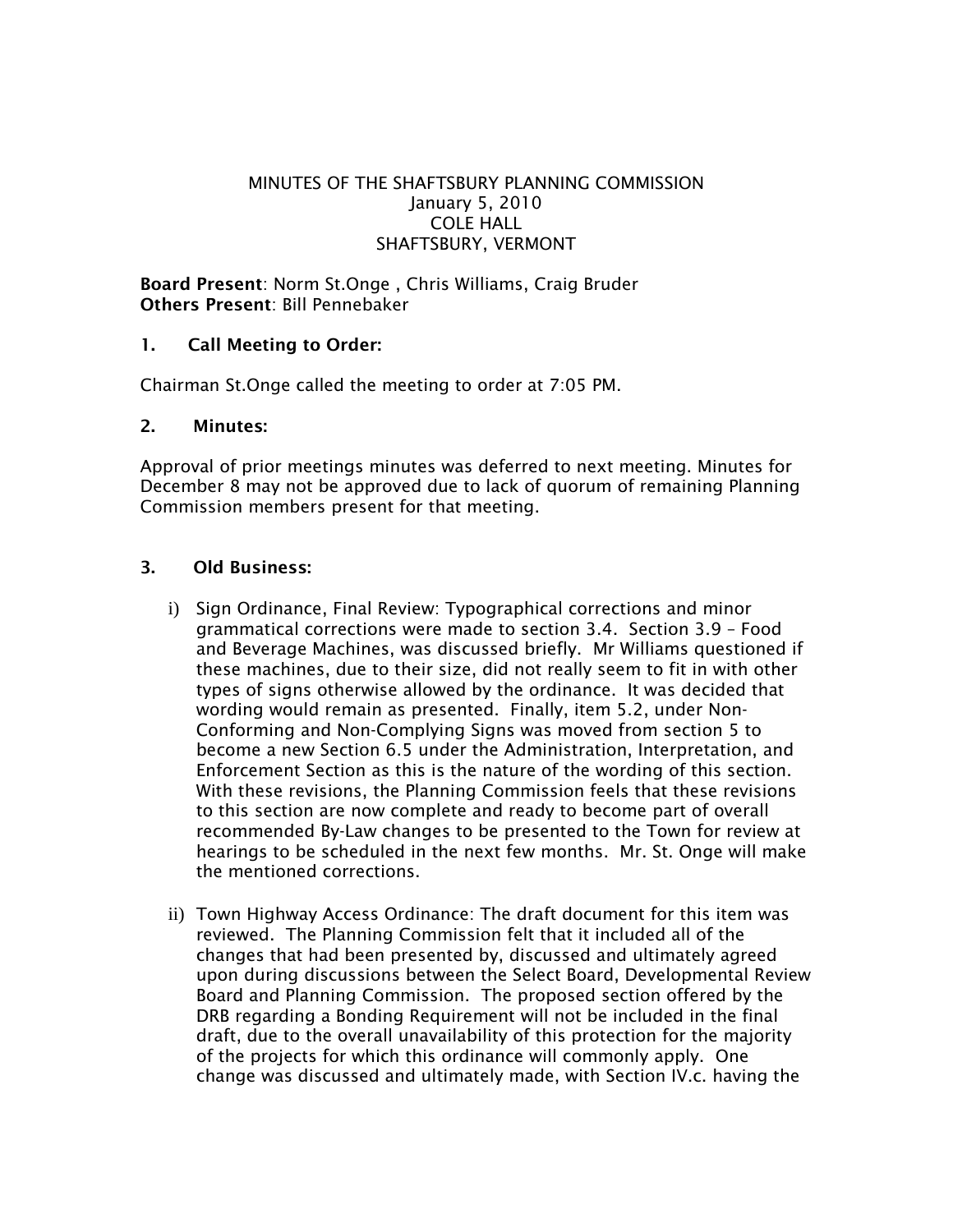following wording added: "…to be approved by the Road Foreman." Mr. Pennebaker will make this final change.

Mr. Williams inquired as to the location where Town Ordinances are kept and if they are officially published. Mr. Bruder will inquire with Margy Becker regarding these questions. It was noted that the current sign ordinance is published with the Town Zoning By-laws, but the other known ordinances are not. These others include: Animal Control Subdivisions Cemetary Regulations Highway Access (new) Building in Right-of-Way (new)

The Planning Commission agreed that it would be prudent to include all of the Town Ordinances in the next printing of the Town By-laws.

The Planning Commission then discussed whether the Highway Access Ordinance and Building in Right-of-Way documents should be ordinances or by-laws. Mr. Pennebaker will update each and forward to Chairman St Onge so he can consult with Town Attorney, Rob Woolmington.

iii) By-law Revision Submittal Status: Margy Becker provided documentation regarding on requirements and timelines leading up to proposed by-law revisions. Mr Bruder will compile these notes and distribute to Planning Commission members. Commission members were asked to draft cover note describing changes to portions of the By-law in which they led discussion during review.

#### 4. New Business:

Planning Commission Vacancies – Mr St Onge led discussion regarding the need for addition of members. We have only three active members currently, with Mr Pennebaker currently serving in ex-officio capacity. Members agreed to actively contact folks to try find candidates.

Plans for the year for 2010 – Commission members discussed which projects they would look to undertake during this year. Consensus was that three top items would be to actively pursue: -Expansion of Village Residential District -Zoning Administrative Procedural Manual -Process related to monitoring permits with conditions.

#### 5. Executive Session - Personnel

Motioned by Mr. Bruder, Seconded by Mr. Williams to enter into Executive Session - Personnel. Motion carried unanimously. Executive Session entered at 8:45 PM.